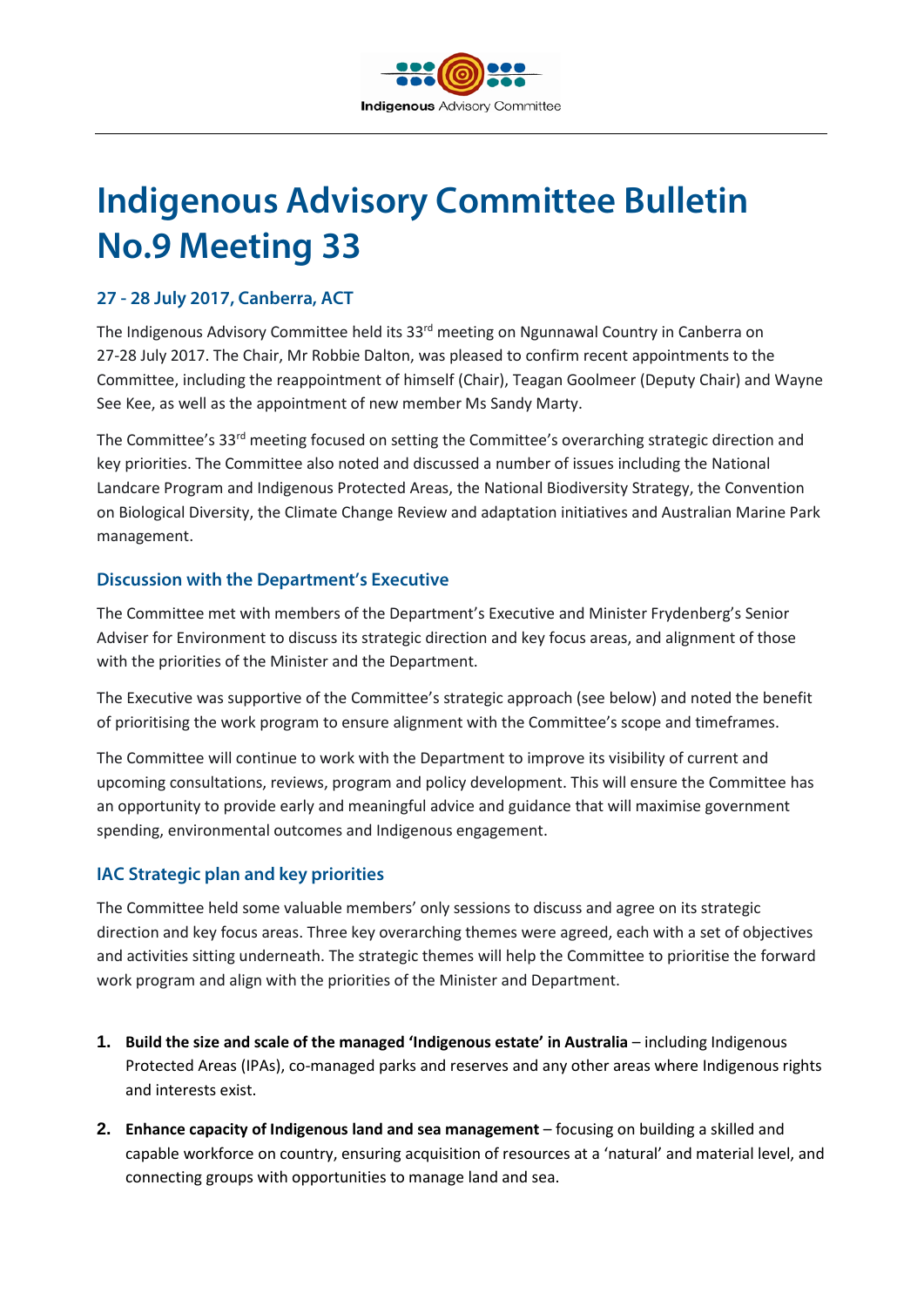**3. Drive partnerships, advocacy and promotion** – ensuring the work of Indigenous people is valued and recognised, communicate Indigenous perspectives on major issues, promote Indigenous research priorities and protect heritage and knowledge.

## **National Landcare Program update**

The Committee received a briefing on the key findings of the National Landcare Program review and next steps for the second phase of the program following recent budget announcements. Indigenous participation will continue to be a priority for the next phase of the program and the Committee discussed ways in which the program can allow communities to determine and address their local needs.

The Committee will continue to advise on the best ways to ensure Indigenous priorities are incorporated in the design of the next phase of the program, including through the public consultation phase expected to occur in September 2017.

#### **Indigenous Protected Areas and Indigenous Rangers**

The Committee discussed a range of potential delivery options for the \$15 million funding for new Indigenous Protected Areas. The Committee will continue to consider this matter in more detail out-of-session with a view to ensuring the new program design achieves the greatest environmental and community outcomes and provides long-term funding security.

#### **National Biodiversity Strategy**

The Committee received a briefing on the findings of the *Report on the Review of the first five years of Australia's Biodiversity Conservation Strategy*. Consultation on a revised National Biodiversity Strategy is expected to be held in late 2017 by the Commonwealth and the States and Territories.

The Committee discussed options for ensuring sufficient Indigenous engagement on the new Strategy, including through the use of upcoming meetings such as Ranger forums and other planned meetings. A national Indigenous workshop was also recommended as an effective way for Indigenous people to come together to provide feedback on their concerns and what they want included in the new Strategy.

#### **Convention on Biological Diversity**

The Department, together with Ms Chrissy Grant, provided a briefing on the outcomes of the most recent Convention on Biological Diversity meeting, held in Cancun Mexico in December 2016. The Committee discussed the need for sufficient ongoing resourcing and support for succession planning for Indigenous interests and representation at key Convention meetings.

#### **National Environmental Science Program**

The Department provided an update on the National Environmental Science Program (NESP) review and discussed available opportunities for the Committee to provide input. The Committee provided some valuable insights and feedback on current program delivery, including ensuring greater transparency in how research priorities are set to ensure local priorities are considered, and the need to identify best practice approaches and seek more consistency across the Hubs. The Committee will continue to engage in the outcomes of the review, including through influencing how its recommendations may be best implemented from an Indigenous participation and engagement perspective.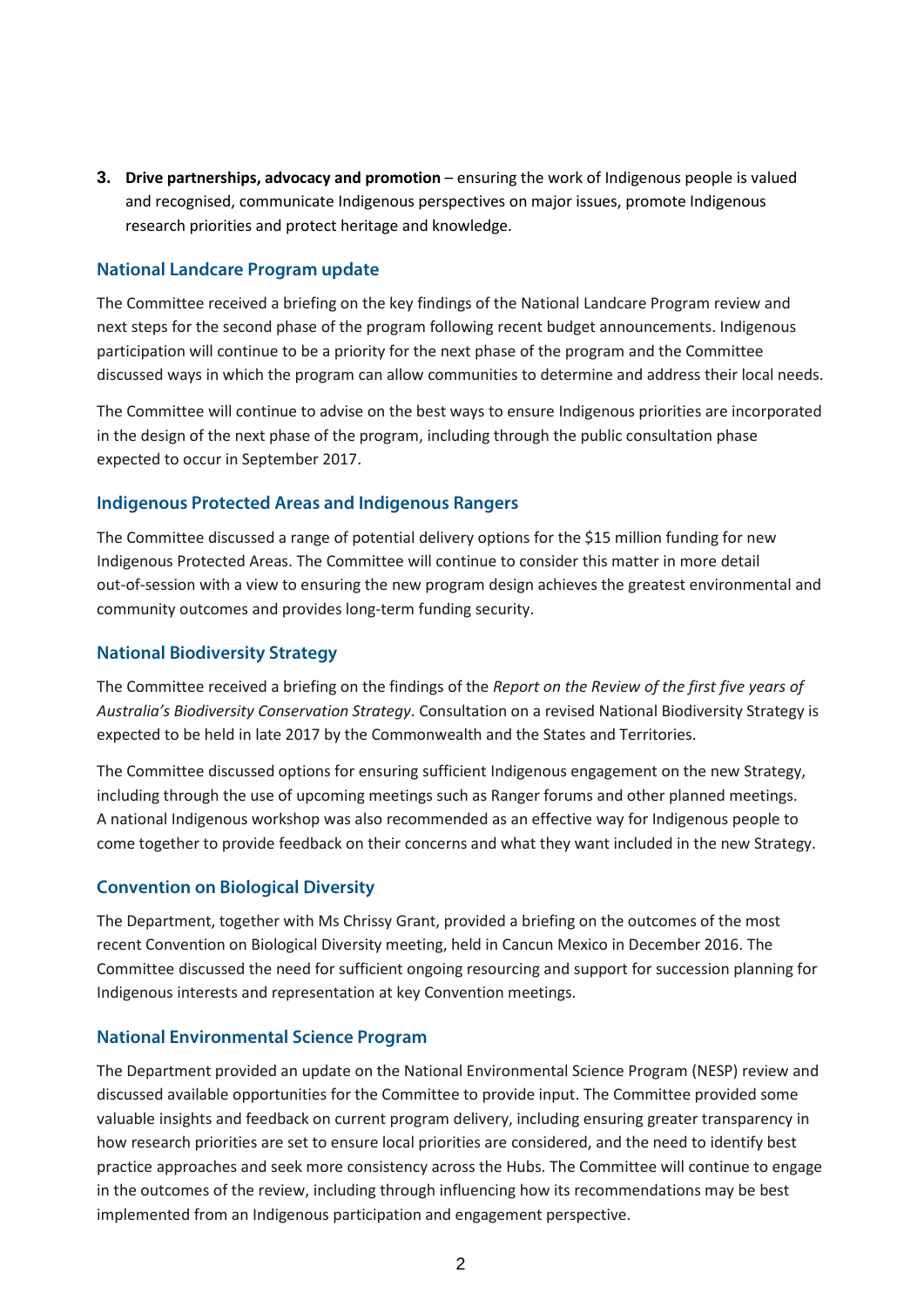## **Water, a national picture**

The Committee heard from Indigenous hydrogeologist, Mr Brad Moggridge. Brad is currently working on his PhD at the University of Canberra. His research is focussed on exploring Indigenous peoples' traditional approaches to water management and integrating them into formalised Western science. He provided the Committee with an overview of the history of water planning and management in Australia.

The Committee discussed the challenges and gaps in the current Australian Indigenous water policy space, including the need for a national picture and approach that creates opportunities for Indigenous people to become involved in water management.

# **Climate Change Review and adaptation initiatives**

The Department gave the Committee an update on the 2017 review of climate change policies, the climate change adaptation partnership and Indigenous engagement with the Emissions Reduction Fund.

Submissions to the 2017 Review of Climate Change Policies highlighted the challenges Indigenous people will face with climate change, advocated for greater government investment in Indigenous carbon projects, and called for increased recognition of the co-benefits of carbon projects.

The Committee discussed the establishment and ongoing role of the new Indigenous Carbon Industry Network to enhance Indigenous engagement in the carbon market through the Emissions Reduction Fund. Members also welcomed the development of new methods to credit savanna fire management activities under the Fund and discussed proposed amendments to the Emissions Reduction Fund legislation in relation to issues of legal right and native title.

## **Australian Marine Park management**

The Committee noted the release of five draft marine park management plans and the current public consultation process. The Committee discussed opportunities for feedback from Aboriginal and Torres Strait Islander peoples during and following the current public consultation process to be considered and accommodated before the management plans are finalised in early 2018.

## **The future of Jabiru Township**

The Committee discussed the future of the Jabiru Township and the development of a plan for a sustainable future for Jabiru and the Kakadu National Park more broadly. The Northern Territory Government is leading consultation on the future of Jabiru and will be working closely with the Northern Land Council and Traditional Owners to develop an agreed program to identify opportunities for Traditional Owners and relevant Aboriginal people in Jabiru and Kakadu into the future.

## **About the Committee**

The Indigenous Advisory Committee is a statutory committee established in 2000 under the *Environment Protection and Biodiversity Conservation Act 1999*.

All members of the Committee are Indigenous Australians and are ministerially appointed based on expertise in Indigenous land and sea management, conservation and sustainable use of biodiversity and cultural heritage management. Members are not appointed to represent particular regions or organisations.